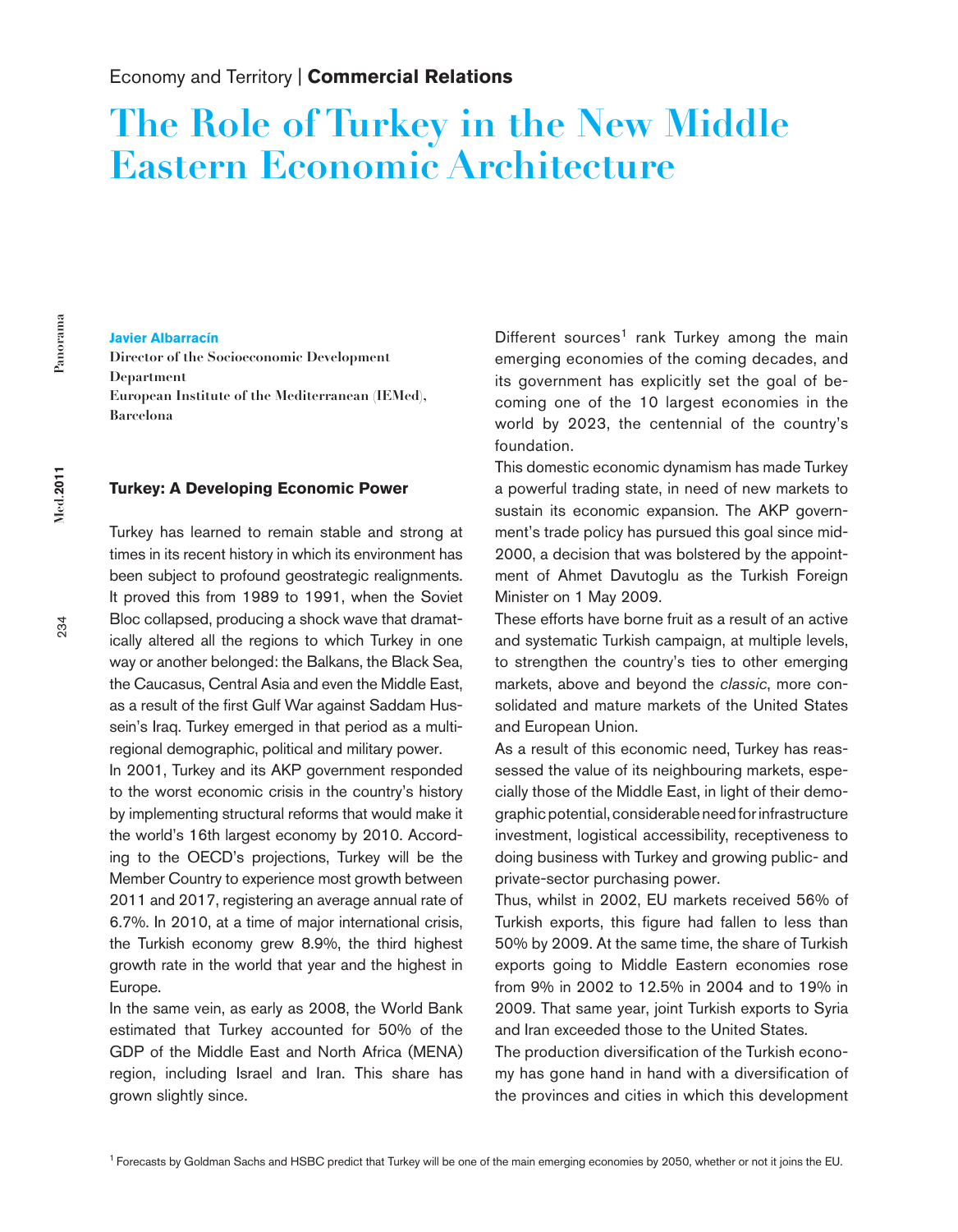235 **Med.2011 Panorama Med.2011** 

235

cities of Anatolia have witnessed the emergence of a dynamic, highly conservative middle class, especially active in the development of more traditional sectors, such as agriculture, food, the automobile industry and textiles. In keeping with their religious profile, the members of this new class find in work ethic and the generation and distribution of wealth a means of realising themselves as good believers. This phenomenon has been likened to a form of Is-

As a result of this more traditionalist sociological profile, and of its location in Turkey's inland cities, such as Gaziantep, Konya, Denizli, Adana, Mersin and Kayseri, the growing international economic relations of this entrepreneurial class are more often than not forged with sociologically and geographically close economies, such a those of the Middle East. This middle class has structured its economic interests in a series of organisations created in the early 1990s based on values related to dialogue, ethical responsibility, solidarity or awareness of the social responsibility of both companies and individual business owners.3

lamic Calvinism.<sup>2</sup>

has taken place. Thus, in recent years, the inland

Members of this class likewise dominate the representative economic and political institutions of their regions, including governorships, town halls and chambers of commerce.

As a result of this process, according to the Turkish Exporters Association (TIM from the Turkish), in 2001, a total of nine Turkish economic sectors exported more than \$1 billion; this figure had risen to \$18 billion by 2009. Likewise, whereas in 2001 Turkey exported more than \$1 billion to just five countries, in 2009, it exported in excess of this amount to 25 countries. In 2001, only four Turkish provinces exported goods for a value of more than \$1 billion, but by 2009, 12 provinces did.

Indeed, in 2010, a total of 50,000 Turkish companies were regular exporters. Likewise, the number of registered companies in Turkey rose from 723,503 in 2001 to 1,170,248 in 2008.

Turkey's foreign trade volume stood at \$87.613 billion in 2002. This figured had nearly trebled by 2010, to \$299.423 billion.4

### **Turkey As a Hub and Engine for Economic Development in the Middle East**

The socioeconomic benefits of Turkish development have stirred growing interest among the region's economies. To this end, Egypt, Syria, Jordan, Israel, Palestine, Morocco, Tunisia and others have all signed free trade agreements with Turkey, multiplying economic and social contacts at all levels.

In some cases, such as Libya, Iran, Syria, Jordan, Iraq or Lebanon, agreements have been signed for reciprocal visa waivers for nationals of the signatory countries. Such agreements have enabled the free movement of people between the signatory countries, which has intensified cultural, business, tourism-related, political and social contacts.

Between 2002 and 2008, the entry into Turkey of citizens from neighbouring countries increased 170%, with Syria registering the highest percentage growth (222%, with the number of entries rising from 126,428 to 407,000), followed by Russia (204%, with the number of entries rising from 946,500 to 2,879,000) and Iran (163%, with the number of entries rising from 432,280 to  $1,135,000$ .<sup>5</sup> This trend is likely to continue as a result of the efforts being made to strengthen regional cooperation dynamics, such as the recent entry into force of such a reciprocal visa waiver agreement between Turkey and Russia on 16 April 2011.

The political and economic authorities of several countries in the Middle East view the Turkish experience as a possible model to follow. This is especially true of the smaller states, which hope to benefit from a certain spillover effect by increasing the linkage of their economies to Turkey's. To this end, a growing number of political actors, especially economic ones, have implemented active policies to strengthen their countries' ties to Turkey and have found their Turkish counterparts to be quite receptive to their efforts.

Proof of the fluidity of the political relations between Turkish and Middle Eastern authorities can be found in the fact that, from 2003 to March 2011, the Prime Minister of Turkey, Recep Tayyip Erdogan, officially visited more countries in the Middle East (45) than, for example, in the EU  $(41).<sup>6</sup>$ 

<sup>&</sup>lt;sup>2</sup> For further information on this term, see EUROPEAN STABILITY INITIATIVE, "Islamic Calvinism: Change and Conservatism in Central Anatolia," www. esiweb.org/pdf/esi\_document\_id\_69.pdf.

<sup>3</sup> The most relevant cases are MÜSIAD (www.musiad.org.tr), TUSKON (www.tuskon.org/) and ASKON (www.askon.org.tr/default.asp).

<sup>4</sup> Central Bank of the Republic of Turkey*,* www.tcmb.gov.tr.

<sup>5</sup> T. C. Emniyet Genel Müdürlügü (Turkish national police).

<sup>&</sup>lt;sup>6</sup> Compilation of data taken from the Turkish Ministry of Foreign Affairs.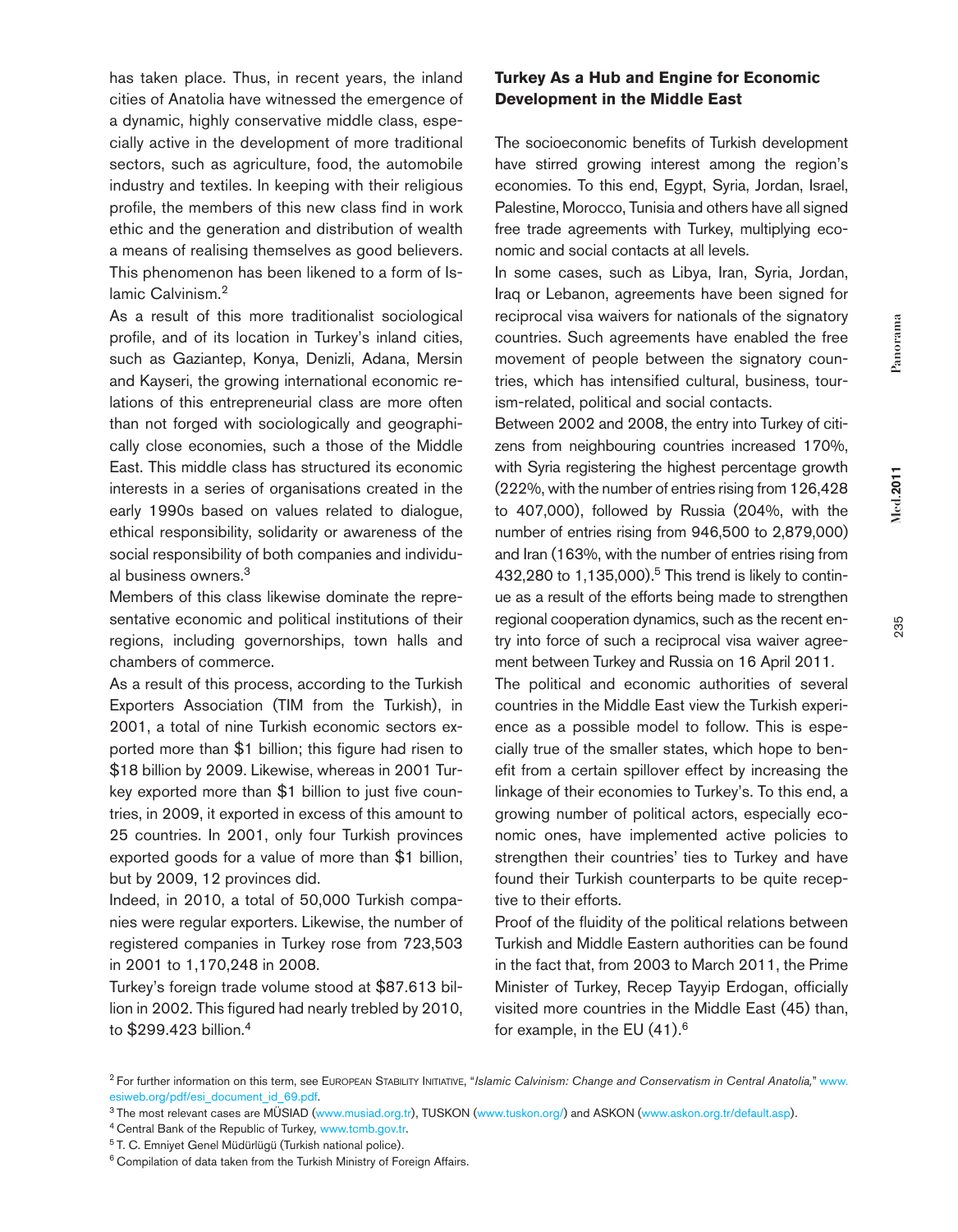In the same vein, the proliferation of Turkish stakeholders that have established, expanded or strengthened their economic, political and social contacts with countries in the region has increased to such an extent that the relations between these countries have gone from being a strictly bilateral affair handled by governments to being the sum of the interests and actions of a variety of non-state actors, especially economic ones.

**One factor that has facilitated Turkey's acceptance in the region as an engine for these policies, in addition to the legitimacy afforded to it by the success of its development model, is the non-conditionality of its international proposals and agreements**

The bilateral economic relations between Turkey and the countries of the Middle East, especially its neighbouring countries, have been transformed into a dense and increasingly solid network, comprised of public- and private-sector companies (especially small and medium-sized enterprises), chambers of commerce, business associations, municipalities, governors, think tanks, universities, NGOs, etc.

The explicit objective of the authorities, and the implicit objective of the other socioeconomic stakeholders, is to promote a growing and complex economic interdependence that enables shared development, prevents conflict through fluid dialogue at all levels, and allows for the development, by the region's states, of possible common futures.

One factor that has facilitated Turkey's acceptance in the region as an engine for these policies, in addition to the legitimacy afforded to it by the success of its development model, is the non-conditionality, to date, of its international proposals and agreements. Influential economic actors in the Middle East, such as the EU and the United States, have tied their economic agreements and relations in the region to the need for these countries to implement a wide range of reforms (economic liberalisation, respect for human rights, democratisation, etc.). Turkey, in contrast, has not assumed the role of explicit promoter

of economic and political reform with the region's countries, trusting instead that its influence in this sphere will grow as a result of the evidence of the success of its model (soft power).

### **Infrastructure: A Building Block for Regional Interdependence**

In recent years, the growing *regionalisation* of Turkey's economic relations with the Middle East has been reinforced with infrastructure projects that explicitly and increasingly integrate and serve as a backbone for the region, strengthening its emerging interdependence in the medium term.

These regional projects require the active collaboration of the authorities of the countries where they are carried out, which find incentives to collaborate in the economic benefits and capacity for political influence that they entail. Some of the main regional infrastructure projects to date, completed or in progress, include:

- **• Energy infrastructure:** Gas and oil pipeline networks linking Iraqi energy resources to Europe via Turkey and Egyptian resources to European markets via Jordan, Syria and Turkey (Euro-Arab Mashreq Gas Pipeline).
- **• Passenger and freight rail infrastructure:**  Links between Syria and Iran via Turkey; a link between Aleppo and Gaziantep; medium-term plans to link Turkey to northern Iraq and Baghdad; and a south-north corridor from Saudi Arabia and the Gulf Cooperation Council countries to Turkey and Europe. Some of these rail projects are already on the shortlist of priorities agreed by the Euro-Mediterranean countries within the framework of the regional cooperation of the Union for the Mediterranean (UfM).
- **• Modernisation and construction of road and motorway networks**, especially from Turkey to Syria and northern Iraq.
- **• Interconnection of electricity grids** between the Mashreq economies and Turkey.
- **• Interconnection of advanced telecommunication infrastructure**, such as the JADI project, a major underground fibre optic network linking Jeddah, Amman, Damascus and Istanbul, or the Regional Cable Network (RCN), a \$500 million project spanning 7,750 km that will create a permanent fibre optic *highway* between

Med.2011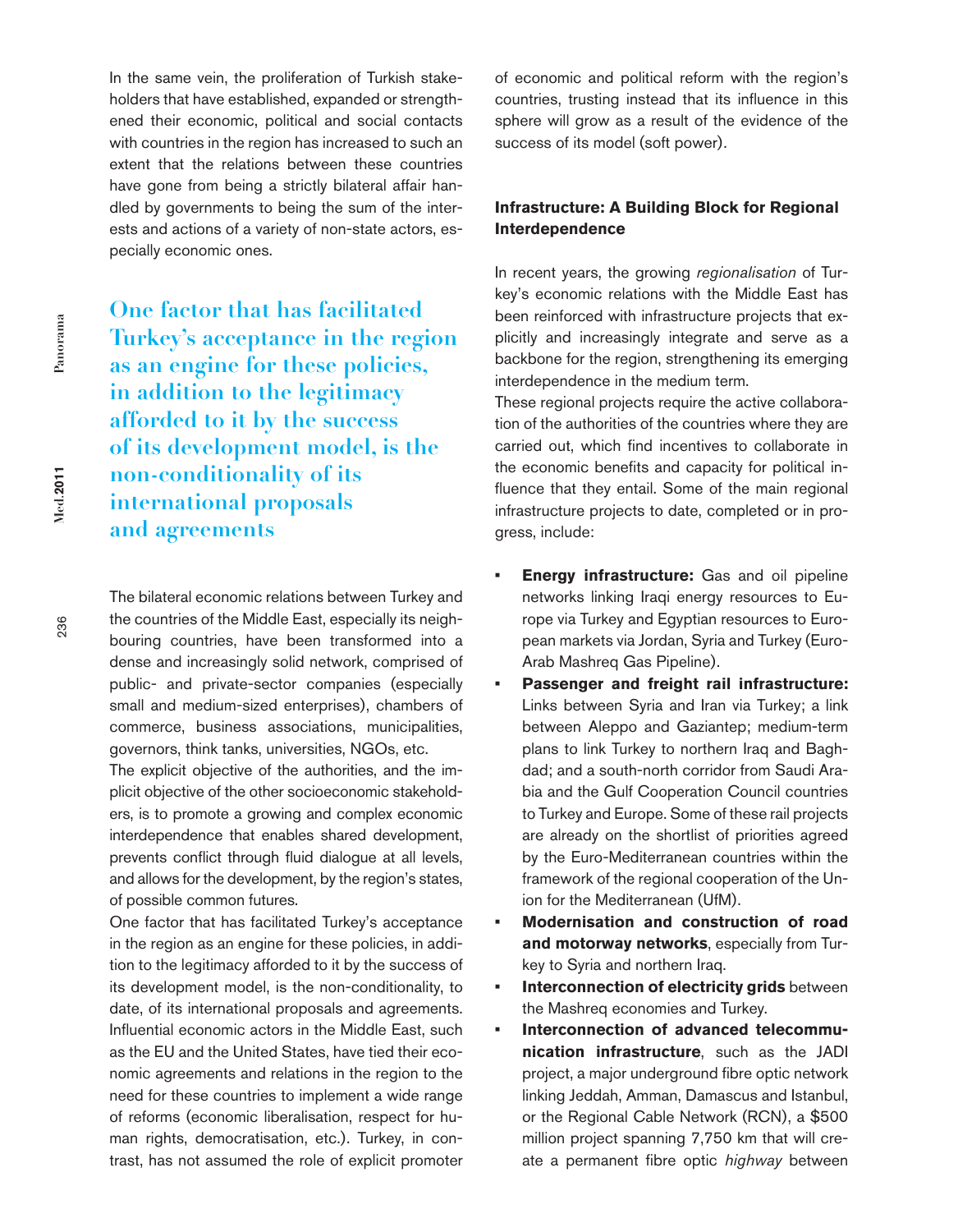

Source: World Bank, *Regional Cross-Border Trade Facilitation and Infrastructure Project for Mashreq.*

Fujairah, in the United Arab Emirates, and Europe, via Turkey.

**• Opening and modernisation of new border crossings** for the purpose of facilitating regional trade, especially on the borders between Turkey and Syria and Turkey and Iraq. Likewise, Turkey and Iran have made provisions to open five new border crossings equipped for trade between April and June 2011, the first of which will be inaugurated on 16 April by the Ministers of Foreign Affairs of both countries. Additionally, several simplifications have been defined and implemented in the rules governing shipping to make transport between the countries in the region and between them and third countries faster and more flexible.

According to the 2010 World Bank technical study *Regional Cross-Border Trade Facilitation and Infrastructure Project for Mashreq Countries*, 7 the Mashreq region's existing infrastructure is insufficient to accommodate the projected increase in transport needs arising from regional trade and population growth. The study identifies three key logistics corridors for the region, as shown in the following map:

- **•** A north-south corridor linking the EU to Saudi Arabia and the Gulf states via Turkey, Syria and Jordan, with connecting links to Lebanon and Egypt;
- **•** An east-west corridor linking the ports of Latakia, Tartus, Tripoli and Beirut to Iraq via Syria;
- **•** A second east-west corridor linking the same ports, plus the Jordanian port of Aqaba, to Iraq.

The World Bank's projections for these corridors for 2020 are as follows:

- **•** Daily transit in the north-south corridor with origin/destination in Turkey will be approximately 12,500 TEUs $<sup>8</sup>$  a day, equivalent to 2,500 lorries</sup> and 15 trains in each direction.
- **•** The combined transit of the two east-west corridors will be approximately 11,000 TEUs per day, equivalent to 2,200 lorries and 12 trains in each direction.
- **•** Such a volume of freight would completely overwhelm the capacity of the current road networks and border crossings. The rail corridors could attract between a third and half of all long-distance traffic. Therefore, plans exist to create new rail links for all three corridors.

**Med.2011** 

Panorama

<sup>7</sup> www.euromedtransport.org/image.php?id=183

<sup>8</sup> Twenty-foot equivalent unit or the volume of a 20-foot container.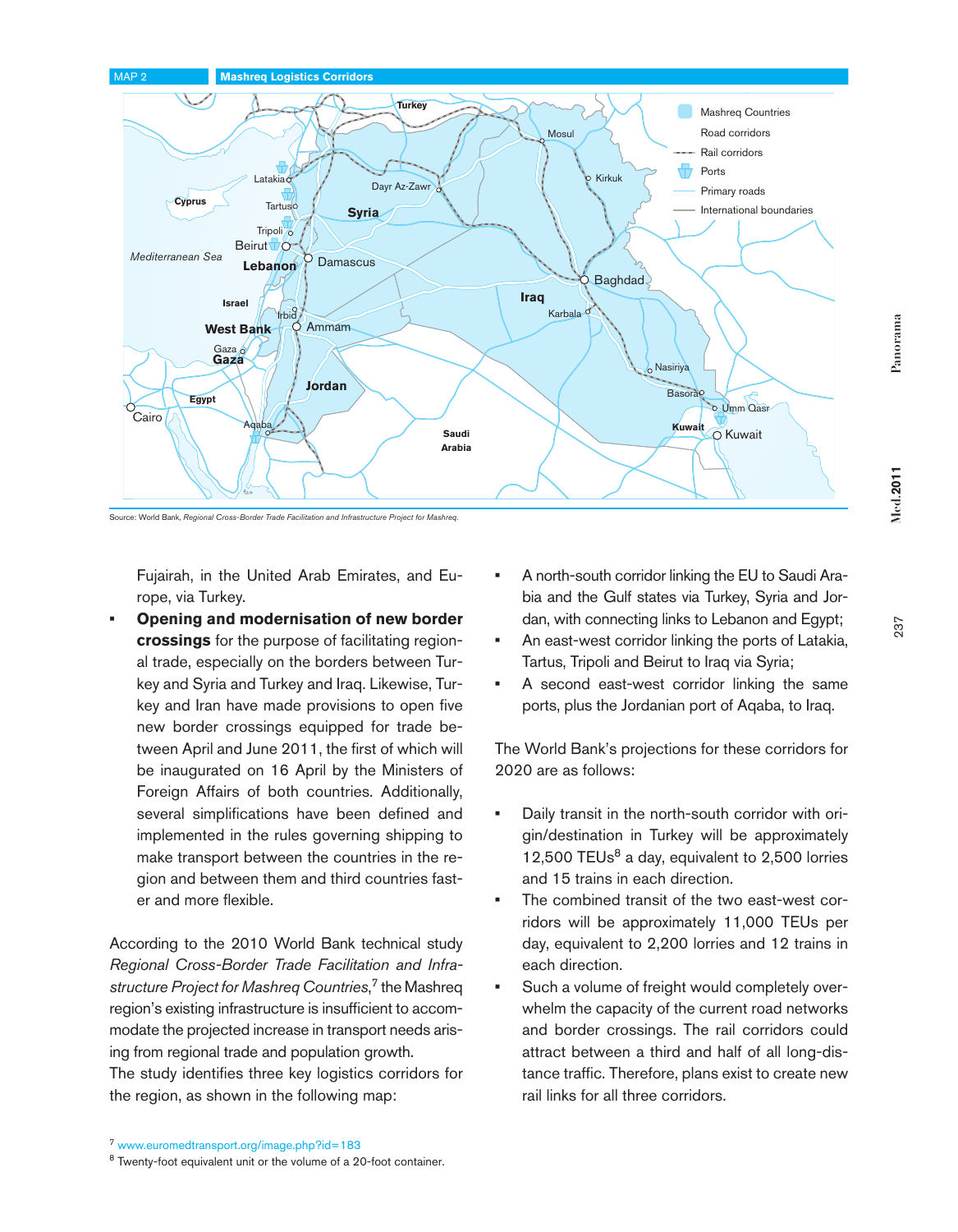To tackle these challenges, the World Bank has launched the Mashreq Corridor Programme (MCP), which aims to implement these projects gradually over a period of fifteen years, at a total estimated cost of about \$5.2 billion.

The economic and social impact of executing these projects, in terms of synergies and job creation, is a powerful incentive to multiply and strengthen the cooperation between the affected regional economies.

### **The Close Neighbours Economic and Trade Association Council (CNETAC): The Middle Eastern Common Market?**

The emergence and recognition of Turkey as an economic power accepted by the states in the region and able to bring together international cooperation projects has allowed Turkish leaders to seize the moment to lead an open political and economic regionalism in the Middle East.

Several regional factors have enabled and encouraged the strengthening of the relationship between the states of the Eastern Mediterranean. The Turkish need for economic expansion has found an echo in the need of neighbouring economies to internationalise and find new means of development to address their socioeconomic challenges (population growth, a bloated and inefficient public sector, etc.). This objective need is reinforced by the fact that the leaders of many of these countries have a similar understanding of the situation and share a certain vision of common goals.

In keeping with this shared vision of the need to create a sort of common future, on 31 July 2010, the governments of Turkey, Syria, Jordan and Lebanon signed a regional free trade agreement for the explicit purpose of creating a Middle Eastern common market.

This ambitious agreement, called the Close Neighbours Economic and Trade Association Council (CNETAC), establishes as a medium-term objective the free movement of capital, goods and people through the creation of what has been called the "Middle Eastern Shamgen Area."9 It likewise establishes a series of deadlines and multilateral follow-up mechanisms to guarantee the implementation of the necessary measures to achieve this area. To this end, a High-Level Strategic Cooperation Council between

the four countries has been set up to ensure and oversee the project, which shall meet regularly to study and sanction the progress.

Initially, the agreement emphasises the economic building blocks of trade, transport, tourism and energy, designating one country in each case to lead and coordinate progress in the field under its own responsibility.

The CNETAC is comprised of three pillars of cooperation: political, cultural and economic. The economic pillar is the one set out in the most rigorous detail and the one for which the most tangible and immediate objectives and deadlines have been established.

The three pillars, in turn, encompass fourteen objectives, which range from promoting SMEs to food security, by way of cooperation in third markets, the joint definition and implementation of new infrastructure, educational cooperation and cultural exchanges. Likewise, a road map has been drawn up for each objective to ensure that all cooperation is thoroughly and wholly conducted between the four countries, thereby turning it into a common *acquis*.

The four current member economies of this organisation believe that the project will lead to the development of positive synergies through the creation of the embryo of a Middle Eastern common market. To this end, all four countries hope to incorporate new members in the project by 2014 (as shown in Map 2) and to publish an initial comprehensive assessment of the CNETAC by 2015.

For now, the project envisages the incorporation of Egypt and Iraq in the near future, as these countries would give it greater demographic, economic and strategic heft. The authorities of both these countries are likely to take a positive view of membership in the organisation, as it could offer their countries economic benefits, political influence and the chance to become part of a regional bloc at a time of redefinition of economic roles and regionalisms around the world.

### **CNETAC and Regional Cooperation: Beyond the Current** *Status Quo***?**

CNETAC is an intergovernmental agreement, but one of the underlying factors of this attempt to foster closer relations is the manifest interest of the private sec-

<sup>&</sup>lt;sup>9</sup> The term is intended to underscore the parallel with the European Schengen agreement on the free movement of people and is based on the Turkish name for the Syrian capital, Sham.